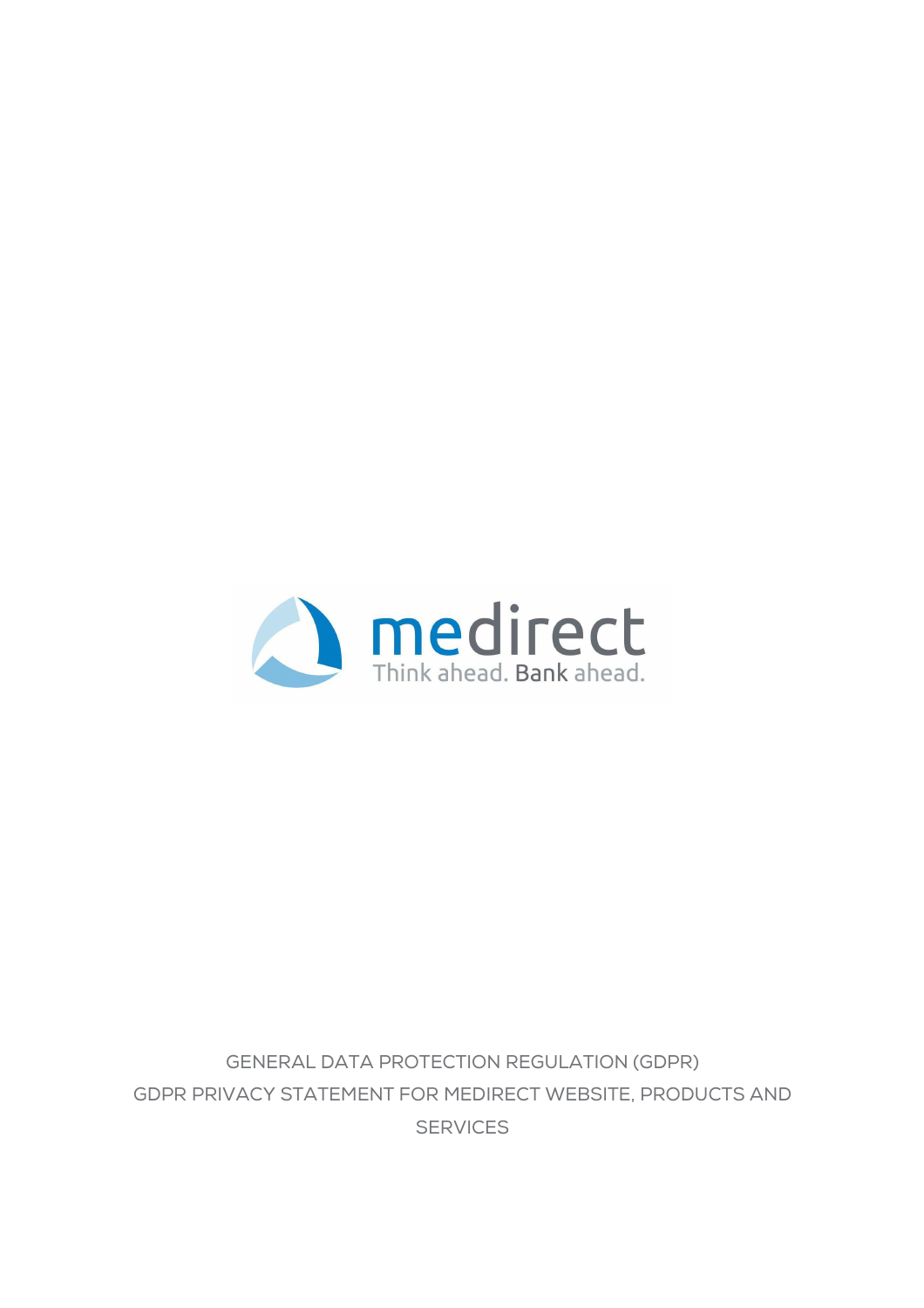# **CONTENTS**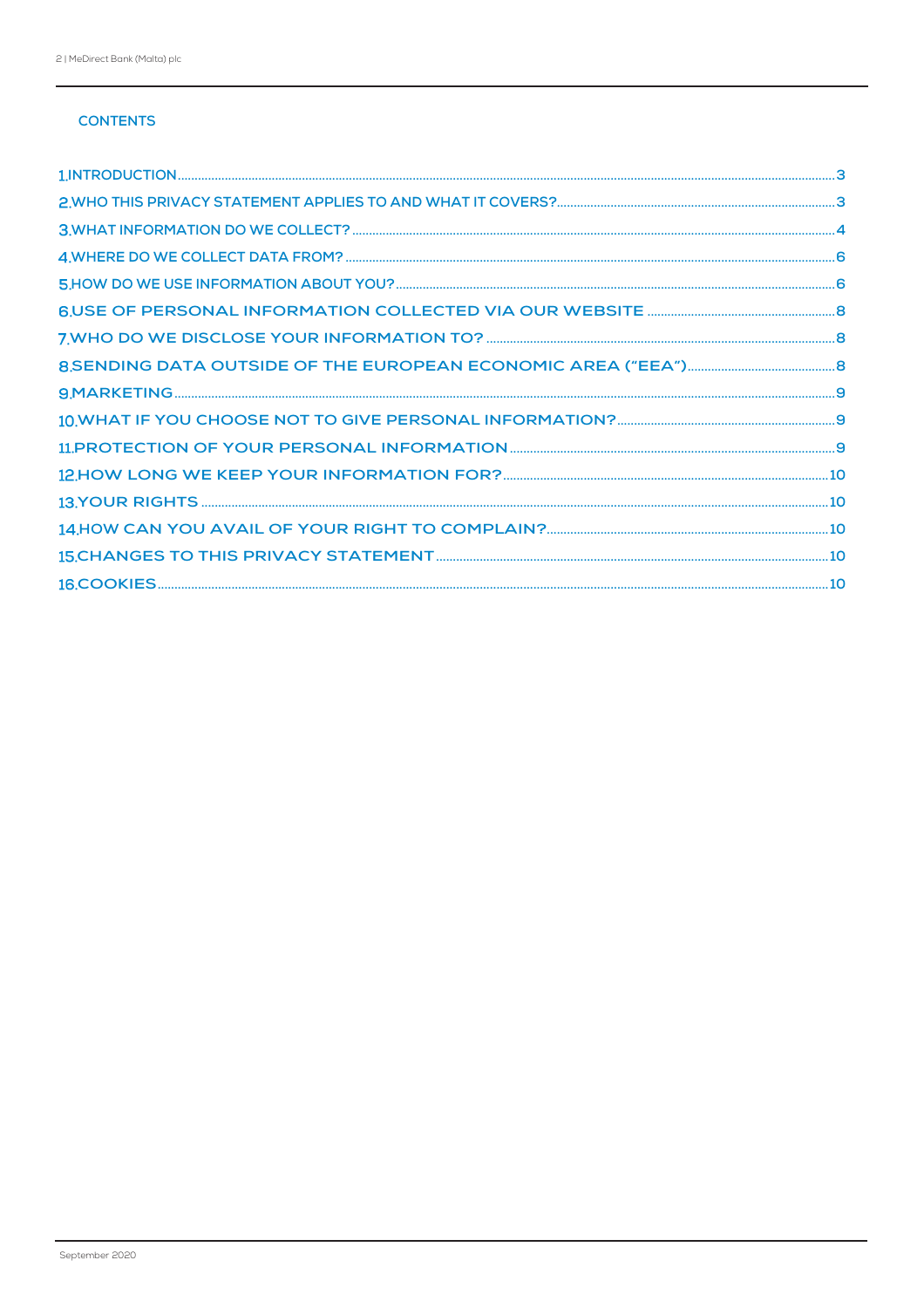## **1. INTRODUCTION**

This privacy statement explains what information we gather about you, what we use that information for and who we give that information to. It also sets out your rights concerning your information and who you can contact for more information or queries.

#### **WHO THIS PRIVACY STATEMENT APPLIES TO AND WHAT IT COVERS?**

This privacy notice explains how MDB Group Limited and its subsidiaries, whether direct or indirect (including MeDirect Bank (Malta) plc, but excluding MeDirect Bank SA/NV), hereinafter referred to as the MeDirect Group intends to look after your personal information. Personal information includes what you tell us about yourself, what we learn about you by having you as a customer, and your preferences with respect to the marketing material you would like us to send you. This notice explains how we do this and tells you about your privacy rights and how the law protects you. We are committed to protecting your privacy and handling your information in an open and transparent manner.

This privacy statement sets out how we will collect, handle, store and protect information about you when:

- we provide services to you,
- you use "our Website" or
- we perform any other activities that form part of the operation of our business.

When we refer to "our Website" or "this Website" in this policy we mean the specific webpages of MeDirect Bank (Malta) plc www.medirect.com.mt

When we refer to "we" or "us" this means MeDirect Group.

This privacy statement also contains information about when we share your personal data with other third parties (for example, our service providers).

In this privacy statement, your information is sometimes referred to as "personal data" or "personal information". We may sometimes also collectively refer to handling, collecting, protecting and storing your personal information as "processing" such personal information.

We collect and use different types of personal information and group them as follows.

| <b>TYPE OF PERSONAL</b><br><b>INFORMATION</b> | <b>DESCRIPTION</b>                                                                                                                                                                                                                                                                                                |
|-----------------------------------------------|-------------------------------------------------------------------------------------------------------------------------------------------------------------------------------------------------------------------------------------------------------------------------------------------------------------------|
| Financial                                     | Your financial position, status and history. The products you hold with us,<br>your risk appetite, your investment objectives, your investment horizon<br>and your net worth.                                                                                                                                     |
| Contact                                       | Where you live, your telephone number, email address and how to contact<br>you.                                                                                                                                                                                                                                   |
| Socio-Demographic                             | This includes details about your work or profession, nationality, education<br>and where you fit in general social or income groupings.                                                                                                                                                                           |
| Transactional                                 | Details about payments to and from your accounts with us as well as<br>details relating to any investments held with us.                                                                                                                                                                                          |
| Contractual                                   | Details about the products or services we provide to you.                                                                                                                                                                                                                                                         |
| Behavioural                                   | Details about how and when you use our products and services, and the<br>channels of communication used in the course of our relationship.                                                                                                                                                                        |
| Communications                                | What we learn about you from letters, emails and conversations<br>(including by way of telephone) between us. We may record phone calls<br>to confirm details of our conversations, to confirm and record<br>transactions, for your protection, to train our staff and to maintain the<br>quality of our service. |
| <b>Social Relationships</b>                   | Your family, business partners, persons associated with you and other<br>relationships.                                                                                                                                                                                                                           |
| Open Data and Public Records                  | Details about you that are in public records and information about you<br>that is openly available on the Internet.                                                                                                                                                                                               |
| Usage Data                                    | Other data about how you use our products and services.                                                                                                                                                                                                                                                           |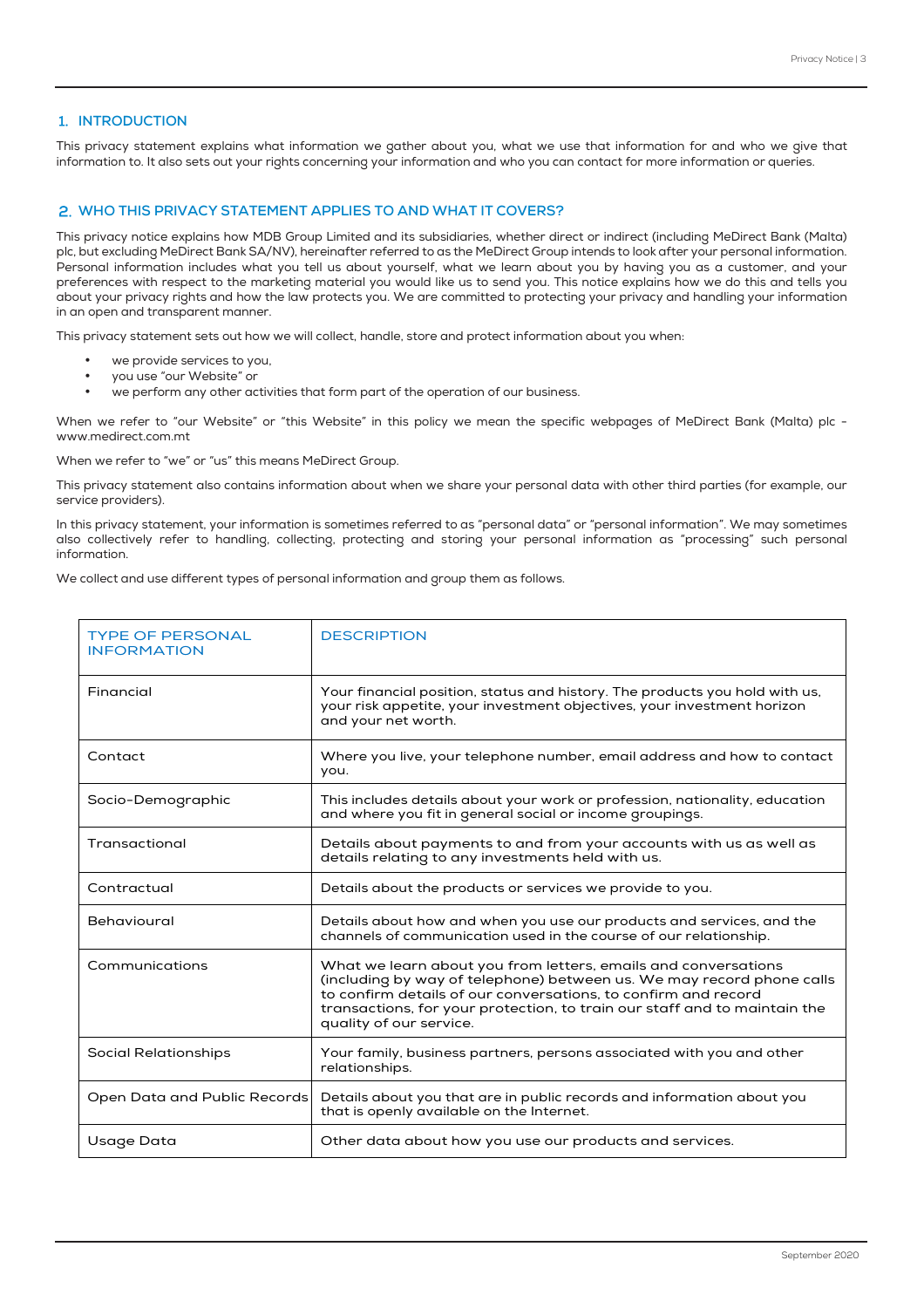| Documentary Data                                                                           | Details about you that are stored in documents in different formats, or<br>copies of them. This could include your passport, driver's licence or birth<br>certificate.                                                                                                                                                                                                                                                           |
|--------------------------------------------------------------------------------------------|----------------------------------------------------------------------------------------------------------------------------------------------------------------------------------------------------------------------------------------------------------------------------------------------------------------------------------------------------------------------------------------------------------------------------------|
| Special types of data                                                                      | The law and other regulations treat some types of personal<br>information as special. We will only collect and use these types of data<br>if the law allows us to do so, such as when there is:<br>Criminal convictions and offences<br>Political exposure                                                                                                                                                                       |
| Consents                                                                                   | Any permissions, consents or preferences that you give us. This includes<br>things like how you want us to contact you, whether you prefer<br>receiving paper statements or e- statements, and whether you allow us<br>to send you marketing and other promotional material.                                                                                                                                                     |
| National Identifier                                                                        | A number or code given to you by a government to identify who you are,<br>such as your national identity number.                                                                                                                                                                                                                                                                                                                 |
| <b>Photo Verification</b>                                                                  | Photos provided by you which we use for verification purposes during<br>on-boarding.                                                                                                                                                                                                                                                                                                                                             |
| Technical                                                                                  | Details on the devices and technology you use                                                                                                                                                                                                                                                                                                                                                                                    |
| Information relating to the<br>deceased customer's<br>succession and the relative<br>heirs | Wills, court decrees and other deeds relating to deceased customers'<br>succession and the personal details of legatees, heirs and testamentary<br>executors as nominated by the deceased. This also includes the contact<br>details, personal relationship details and other information<br>communicated by the notary or other legal representative duly<br>authorised to represent the heirs/legatees/testamentary executors. |

#### **WHAT INFORMATION DO WE COLLECT?**

We may collect or obtain such data because you give it to us (for example through a form on our Website), because other people give that data to us (for example a person acting on your behalf) or because it is publicly available.

The General Data Protection Regulation states that we are permitted to use personal information only if we have a proper reason to do so. This includes sharing it outside MeDirect Group. The regulation states that we must have one or more of these reasons:

- To fulfil a contractual obligation we have with you;
- When it is our legal duty;
- When it is in our legitimate interest;
- When you consent to it.

A legitimate interest is when we have a business or commercial reason to use your information. But even then, it must not unfairly go against what is right and best for you. If we rely on our legitimate interest, we will tell you what that is.

Here is a list of how we may use your personal information, and when relying on a legitimate interest, a description of the legitimate interest which we are pursuing.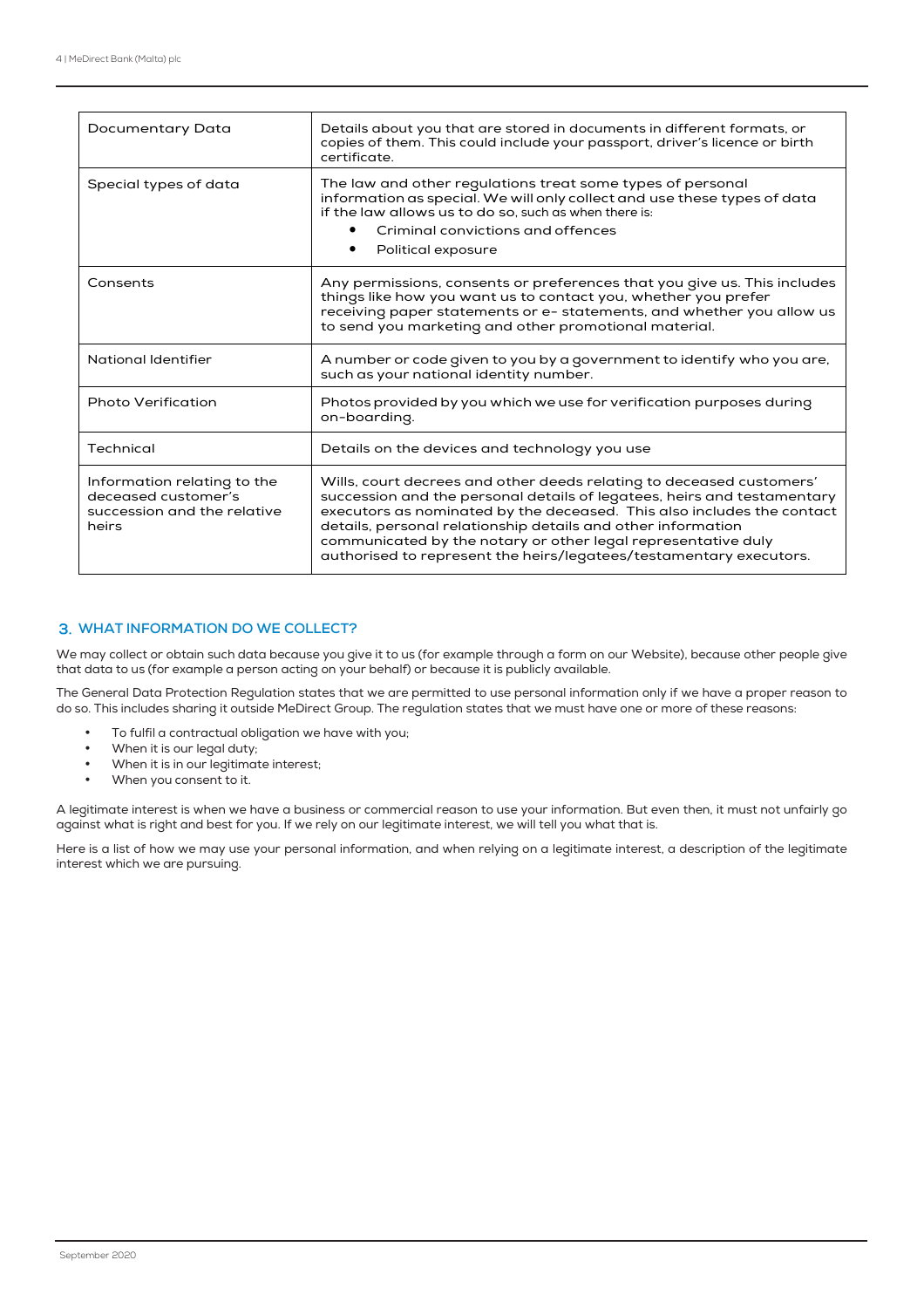| <b>WHAT WE USE YOUR</b><br>PERSONAL INFORMATION<br><b>FOR</b>                                                                                                                                                                                                                                                                                                                                                                                                                                   | <b>OUR REASONS</b>                                                                                                               | <b>OUR LEGITIMATE INTERESTS</b>                                                                                                                                                                                                                                                                                                                                                                                                |
|-------------------------------------------------------------------------------------------------------------------------------------------------------------------------------------------------------------------------------------------------------------------------------------------------------------------------------------------------------------------------------------------------------------------------------------------------------------------------------------------------|----------------------------------------------------------------------------------------------------------------------------------|--------------------------------------------------------------------------------------------------------------------------------------------------------------------------------------------------------------------------------------------------------------------------------------------------------------------------------------------------------------------------------------------------------------------------------|
| $\bullet$<br>To manage our<br>relationship with you.<br>To develop new waysto<br>٠<br>meet our customers'<br>needs and to grow our<br>business.<br>To develop and carry out<br>٠<br>marketing activities.<br>$\bullet$<br>To evaluate how our<br>customers use products<br>and services from us and<br>other organisations.<br>To keep track of our<br>٠<br>customers' preferences,<br>choices and decisions.<br>To provide information or<br>٠<br>guidance about our<br>products and services. | $\bullet$<br>Your consent.<br>$\bullet$<br>Fulfilling contracts.<br>Our legitimate<br>interests.<br>Our legal duty.<br>$\bullet$ | $\bullet$<br>Keeping our records up to date,<br>working out which of our products<br>and services may interest you and<br>tell you about them.<br>Developing products and<br>٠<br>services, and what we charge<br>for them.<br>Defining types of customers for<br>$\bullet$<br>new products or services.<br>Seeking your consent when we<br>need it to contactyou.<br>Being efficient about how we<br>fulfil our legal duties. |
| $\bullet$<br>To develop and manage<br>our brands, products and<br>services.<br>To test new products.<br>٠<br>To manage how we work<br>٠<br>with other companies<br>that provide services to<br>our customers and us.                                                                                                                                                                                                                                                                            | $\bullet$<br>Fulfilling contracts.<br>Our legitimate<br>$\bullet$<br>interests.<br>Our legal duty.<br>$\bullet$                  | $\bullet$<br>Developing products and<br>services, and what we charge<br>for them.<br>Defining types of customers for<br>new products or services.<br>Being efficient about how we<br>fulfil our legal and contractual<br>duties.                                                                                                                                                                                               |
| $\bullet$<br>To deliver ourproducts<br>and services.<br>To make and manage<br>٠<br>customer payments.<br>$\bullet$<br>To manage fees, charges<br>and interest due on<br>customer accounts.<br>To collect and recover<br>$\bullet$<br>money that is owed to us.<br>To manage and provide<br>treasury and investment<br>products and services.                                                                                                                                                    | $\bullet$<br>Fulfilling contracts.<br>Our legitimate<br>٠<br>interests.<br>Our legal duty.<br>$\bullet$                          | $\bullet$<br>Being efficient about how we<br>fulfil our legal and contractual<br>duties.<br>Complying with regulations<br>that apply to us.                                                                                                                                                                                                                                                                                    |
| $\bullet$<br>To detect, investigate,<br>report, and seek to<br>prevent financial crime.<br>To manage risk for our<br>٠<br>customers and us.<br>To obey laws and<br>٠<br>regulations that apply<br>to us.<br>$\bullet$<br>To respond to<br>complaints and seek to<br>resolve them.                                                                                                                                                                                                               | $\bullet$<br>Fulfilling contracts.<br>Our legitimate<br>interests.<br>Our legal duty.                                            | $\bullet$<br>Developing and improving how we<br>deal with financial crime, as well<br>as doing our legal duties in this<br>respect.<br>Complying with regulations that<br>apply to us.<br>Being efficient about how we<br>fulfil our legal and contractual<br>duties.                                                                                                                                                          |
| To run our business in an<br>$\bullet$<br>efficient and proper way.<br>This includes managing our<br>financial position, business<br>capability, planning,<br>communications, corporate<br>governance, and audit.                                                                                                                                                                                                                                                                               | $\bullet$<br>Our legitimate<br>interests.<br>Our legal duty.<br>٠                                                                | Complying with regulations that<br>٠<br>apply to us.<br>Being efficient about how we<br>٠<br>fulfil our legal and contractual<br>duties.                                                                                                                                                                                                                                                                                       |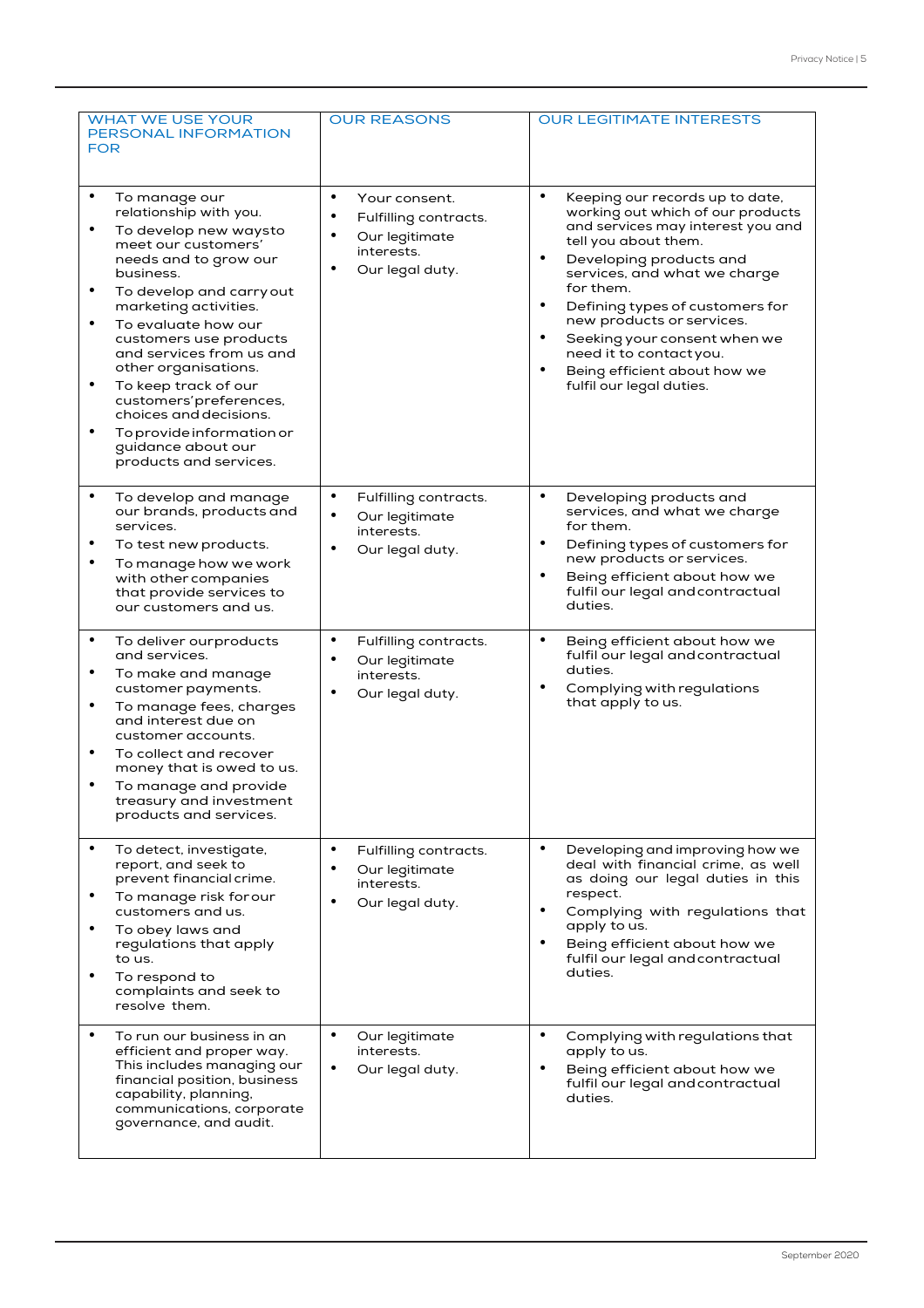| To exercise our rights set<br>out in agreements or<br>contracts.                                                                                                                                                     | Fulfilling contracts.<br>٠                                                         |                                                                                                                                |
|----------------------------------------------------------------------------------------------------------------------------------------------------------------------------------------------------------------------|------------------------------------------------------------------------------------|--------------------------------------------------------------------------------------------------------------------------------|
| In the context of the<br>provision of discretionary<br>management services, to<br>ensure suitability of our<br>products and services<br>with your investment<br>objectives, risk appetite<br>and investment horizon. | Fulfilling contracts.<br>Our legitimate<br>٠<br>interests.<br>Our legal duty.<br>٠ | Complying with regulations that<br>apply to us.<br>Being efficient about how we<br>fulfil our legal and contractual<br>duties. |

#### **WHERE DO WE COLLECT DATA FROM?**

In the course of providing products and services to you and performing Know your Client (KYC) checks in connection with our products and services (or discussing possible products and services we might provide), we will collect or obtain personal data about you. We may also collect personal data from you when you use this Website.

We may collect personal information about you (or your business) from other companies within the MeDirect Group and the following sources:

#### Data you give to us:

- When you apply for our products and services (including when providing us with collateral in relation to such product/services);
- When you talk to us on the phone or meet us in person at our offices/branches;
- When you use our websites:
- Through secured messages (via e-banking), emails and letters including complaints;
- During financial reviews and interviews;
- During customer assessments;
- During customer surveys;
- When subscribing to our newsletters;
- When you participate in our promotions or attend an event organised by us.

#### Data we collect when you use our products and services. This includes the amount, frequency, type, location, origin and recipients:

- Payment and transaction data (including investment transactions);
- Profile and usage data. This includes the profile you create to identify yourself when you connect to our internet, mobile and telephone services. It also includes other data about how you use those services. We gather this data from devices you use to connect to those services, such as computers and mobile phones, using cookies and other internet tracking software.

#### Data from third parties we work with or use:

- Entities that introduce you to us;
- Your legal and/or financial advisers, consultants and notaries;
- Card associations;
- Credit reference agencies;
- Insurers;
- Social networks and social media channels including Facebook, LinkedIn and YouTube;
- Fraud prevention agencies;
- Public information sources;
- Agents, brokers or other distributors working on our behalf;
- Market researchers;
- Central Credit Register:
- Government and law enforcement agencies.

## **HOW DO WE USE INFORMATION ABOUT YOU?**

We will use your personal data to provide you with products and services. In this context, we may use your personal data in the course of correspondence relating to the products or services. Such correspondence may be with you, our client, or your legal and/or financial advisers or duly appointed attorneys, other members of the MeDirect Group, our service providers or competent authorities. We may also use your personal data to conduct due diligence checks relating to the products or services we provide.

## HOW WE USE YOUR INFORMATION IN THE COURSE OF AUTOMATED PROCESSING?

We sometimes use automated systems and processes to evaluate certain personal information we have about you or your business. This is known as profiling. This helps us to make sure decisions are quick, fair, efficient, correct and lawful, based on what we know. No decision is solely based on such profiling.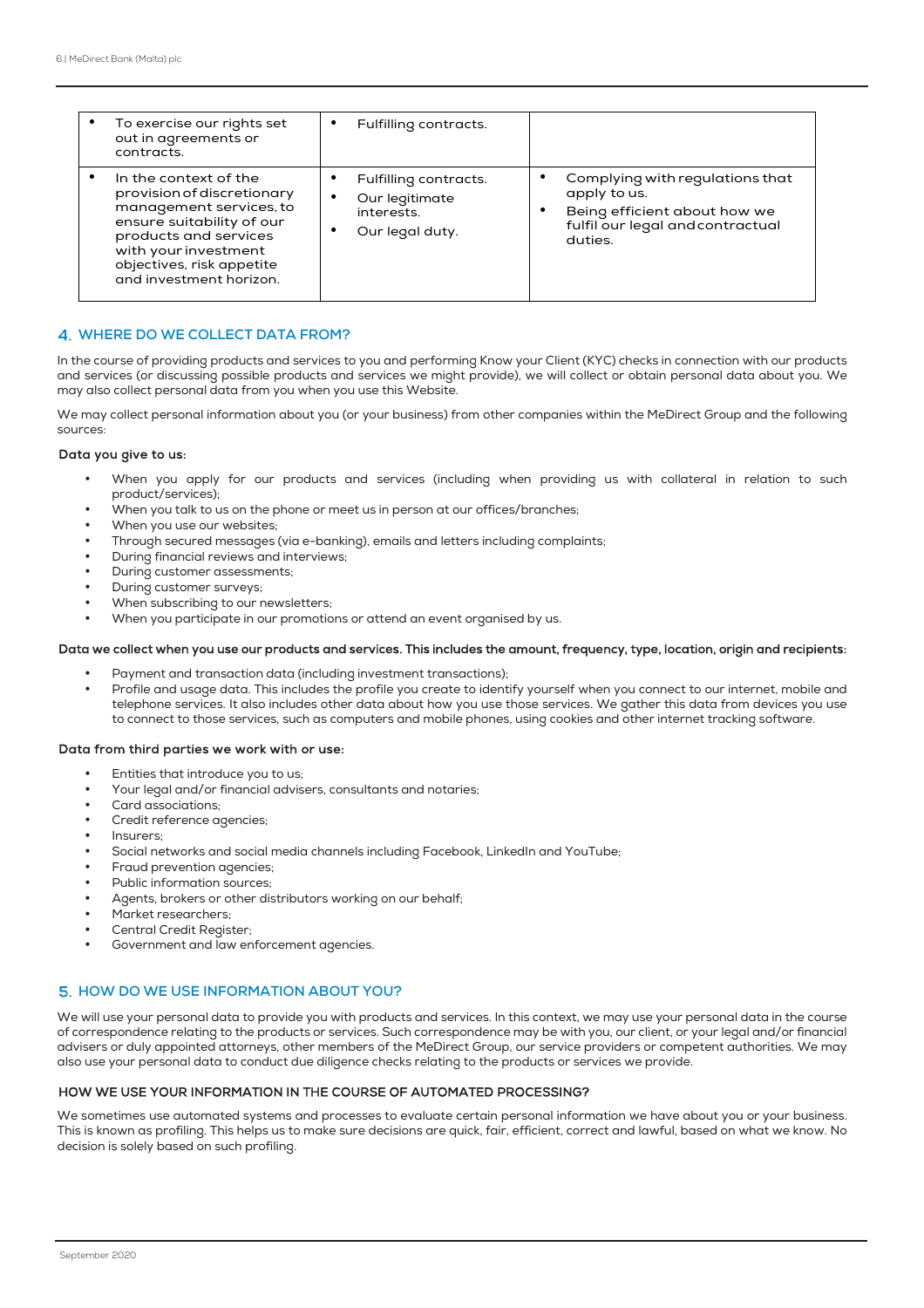Below are the types of automated decision we make:

| <b>Tailoring</b><br>products and    | We may place you in groups with similar customers. These are called customer<br>segments. We use these to study and learn about our customers' needs and to make                                                                                  |
|-------------------------------------|---------------------------------------------------------------------------------------------------------------------------------------------------------------------------------------------------------------------------------------------------|
| services                            | decisions based on what we learn. This helps us to design products and services for<br>different customer segments and manage our relationships and communications with                                                                           |
|                                     | them (including marketing).                                                                                                                                                                                                                       |
| Providing<br>investment<br>services | In order to comply with applicable regulation, we may (if and as required) compile<br>information about you and use this information to build an investor profile and<br>ensure the suitability of the investment services being provided to you. |
| Preventing<br>financial crime       | As required by our legal and regulatory obligations and in line with our internal policies<br>and procedures, we undertake a risk assessment on you and categorise you<br>accordingly.                                                            |

#### CREDIT REFERENCE AGENCIES

We carry out credit and identity checks when you apply for products or services for you or your business. The Bank may access information from the Central Credit Register (in terms of Directive No. 14 "Central Credit Register" issued on the 15th February 2016 by the Central Bank of Malta) in order to verify information on your present credit records for the assessment of credit risk upon signing the "Information Request Notification Form".

As a licensed credit institution, we are also bound to provide information on our existing customers (in terms of Directive No. 14 "Central Credit Register" issued on the 15th February 2016 by the Central Bank of Malta) by reporting to the Central Bank of Malta the end-ofmonth balances of exposures exceeding €5000 of each customer, which information will include personal data such as ID card or passport numbers.

We may also use other Credit Reference Agencies (CRAs) such as Credit Info to help us with this. If you use our services, from time to time, we may also search information that the CRAs have, to help us manage those accounts.

We will share your personal information with CRAs, and they will give us information about you. The data we exchange can include:

- Name, address and date of birth;
- Credit application;
- Details of any shared credit;
- Financial situation and history;
- Public information, from sources such as the electoral register and company registrars.

We will use this data to:

- Assess whether you or your business can afford to make repayments;
- Identify any court order and/or judgments or other claims against you and your business;
- Make sure that what you've told us is true and correct;
- Help detect and prevent financial crime;
- Manage accounts with us;
- Trace and recover debts:
- Make sure that we tell you about relevant offers.

We will go on sharing your personal information with CRAs for as long as you are our customer. This will include details about your settled accounts and any debts not fully repaid on time. It will also include details of funds going into the account, and the account balance. If you borrow, it will also include details of your repayments and whether you repay in full and on time. The CRAs may give this information to other organisations that want to check credit status. We will also tell the CRAs when you settle your accounts with us.

When we ask CRAs about you or your business, they will note it on your credit file. This is called a credit search. Other lenders may see this, and we may see credit searches from other lenders.

If you apply for a product with another entity, we will link your records with theirs. We will do the same if you tell us you have a spouse, partner or civil partner – or that you are in business with other partners or directors. You should tell them about this before you apply for a product or service. It is important that they know that your records will be linked together, and that credit searches may be made on them.

CRAs will also link your records together. These links will stay on your files unless one of you asks the CRAs to break the link. You will normally need to give proof that you no longer have a financial link with each other.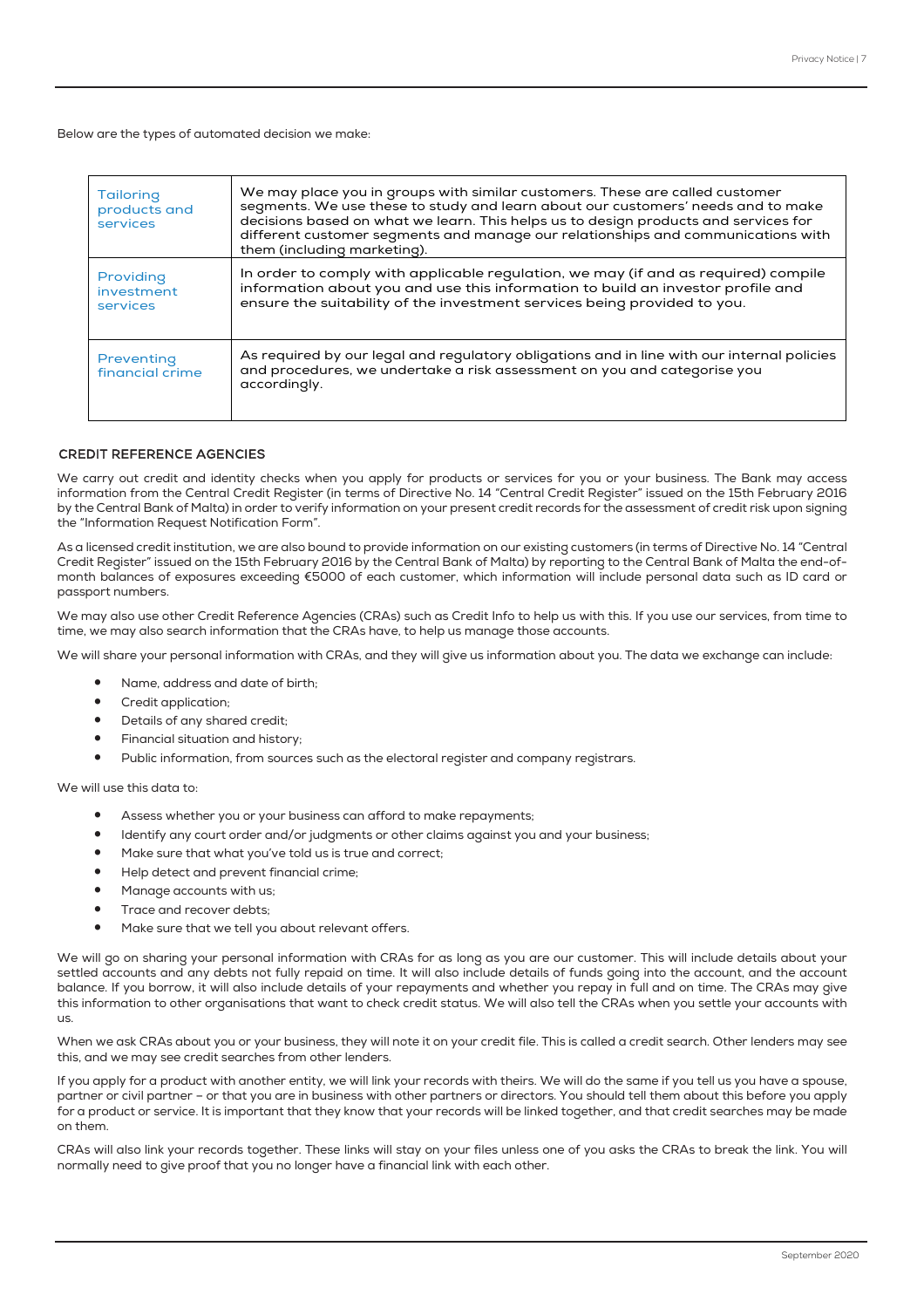For more information about CRAs please visit the websites of the main credit agencies:

- https://ccr.cbm.org.mt/
- https://mt.creditinfo.com/

#### **USE OF PERSONAL INFORMATION COLLECTED VIA OUR WEBSITE**

In addition to the purposes connected to the operation of our business, as outlined above, we may also use your personal data collected via our Website:

- to manage and improve our Website:
- to tailor the content of our Website to provide you with a more personalised experience and draw your attention to information about our products and services that may be of interest to you;
- to manage and respond to any request you submit through our Website.

## **7. WHO DO WE DISCLOSE YOUR INFORMATION TO?**

We may share your personal information with companies within the Medirect Group and the following organisations:

- Credit reference agencies;
- Financial intelligence agencies;
- Law enforcement agencies;
- Tax authorities;
- Other competent authorities (including competent courts and tribunals and other authorities regulating us such as the Malta Financial Services Authority and the European Central Bank);
- Deposit Compensation Scheme;
- Any party linked with you or your business's product or service;
- Individuals who are legally entitled to receive such information;
- Companies with which we have a joint venture or agreement of co-operation;
- Entities that introduce you to us;
- Entities that we introduce you to;
- Market researchers;
- Our independent Financial and Legal Advisors;
- Companies and other persons you ask us to share your data with;
- Third parties that provide services to MeDirect Group;
- Any other company being part of the MeDirect Group.

We may need to share your personal information with other organisations to provide you with the product(s) or service(s) you have chosen:

- If you require transactions effected via SWIFT (Society for Worldwide Interbank Financial Telecommunication), SEPA (Single Euro Payments Area) or via any other payment method, we will share transaction details with the relevant payment institutions.
- If you have a secured loan or mortgage with us, we may share information with other lenders who also hold a charge on the property.

#### Aggregated/anonymised information:

We may share non-personal, de-identified and aggregated information with third parties for several purposes, including data analytics, research, submissions, thought leadership and promotional purposes.

We may also share your personal information if the structure of MeDirect Group changes in the future:

- We may choose to sell, transfer, or merge parts of our business, or our assets. Or we may seek to acquire other businesses or merge with them.
- During any such process, we may share your data with other parties. We will only do this if they agree to keep your data safe and private.
- If the change to our Group happens, then other parties may use your data in the same way as set out in this notice.

# **SENDING DATA OUTSIDE OF THE EUROPEAN ECONOMIC AREA ("EEA")**

Please note that some of the recipients of your personal data referenced above may be based in countries outside of the EEA whose laws may not provide the same level of data protection. In such cases, we will ensure that there are adequate safeguards in place to protect your personal data that comply with our legal obligations. Where the recipient is not a member of the MeDirect Group, the adequate safeguard might be a data transfer agreement with the recipient based on standard contractual clauses approved by the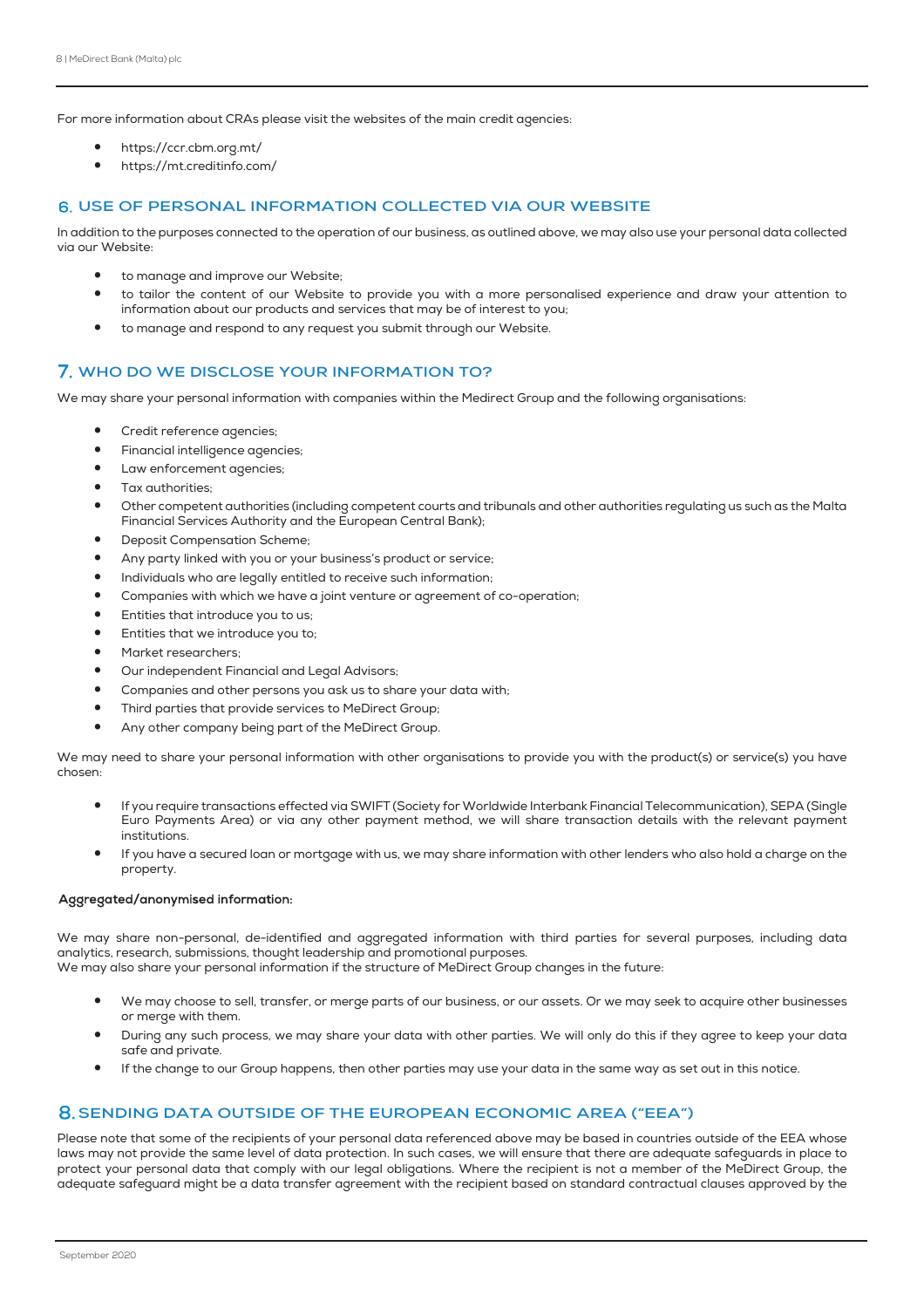European Commission for transfers of personal data to third countries. You are welcome to contact us for more information regarding the adequate safeguards we have in place in relation to such data transfers.

Read more on the EU Data Protection site.

# **9. MARKETING**

We may use your personal information to tell you about relevant products and offers. This is what we mean when we talk about 'marketing'.

The personal information we have for you is made up of what you tell us, and data we collect when you use our products and services, or from third parties, we work with.

We study this to form a view on what we think you may want or need, or what may be of interest to you. This is how we decide which products, services and offers may be relevant to you.

We can only use your personal information to send you marketing material if we have either your consent or a legitimate interest. That is when we have a business or commercial reason to use your information. It must not unfairly go against what is right and best for you.

You can ask us to stop sending you marketing messages by contacting us at any time.

Whatever you choose, you'll still receive statements and other important information such as changes and/or updates to your existing products and services.

We may ask you to confirm or update your choices if you take out any new products or services with us in the future. We will also ask you to do this if there are changes in the law, regulation, or the structure of our business.

If you change your mind, you can update your choices at any time by contacting us.

## **WHAT IF YOU CHOOSE NOT TO GIVE PERSONAL INFORMATION?**

We may need to collect personal information by law, or under the terms of a contract we have with you.

If you choose not to give us this personal information, it may delay or prevent us from meeting our obligations. It may also mean that we cannot perform services needed to run your accounts or policies. It could mean that we cancel a product or service you have with us.

Any data collection that is optional would be made clear at the point of collection.

## **11. PROTECTION OF YOUR PERSONAL INFORMATION**

We use a range of physical, electronic and managerial measures to ensure that we keep your personal data secure, accurate and up to date. These measures include the following:

- education and training to relevant staff to ensure they are aware of our privacy obligations when handling personal data;
- administrative and technical controls to restrict access to personal data on a 'need to know' basis;
- technological security measures, including firewalls, encryption and anti-virus software;
- physical security measures, such as staff security passes to access our premises;
- in line with our information security policy various security measures are in place to protect the group's data from unauthorised disclosure, unauthorised modification and unauthorised loss;
- in line with our incident management procedure employees are guided on the steps which need to be followed in the event of a security and/or a data privacy breach;
- where data is processed by a third-party organisation as outlined in this privacy statement, we ensure that such third parties provide sufficient guarantees to implement appropriate technical and organisational measures in such a manner that any processing by them meets the GDPR requirements including the protection of your rights. Furthermore, we also ensure that processing by third parties is governed by an agreement between us and the third party which includes the necessary contractual clauses required to meet the relevant GDPR requirements.

Although we use appropriate security measures once we have received your personal data, the transmission of data over the internet (including by e-mail) is never completely secure. We endeavour to protect personal data, but we cannot guarantee the security of data transmitted to us or by us.